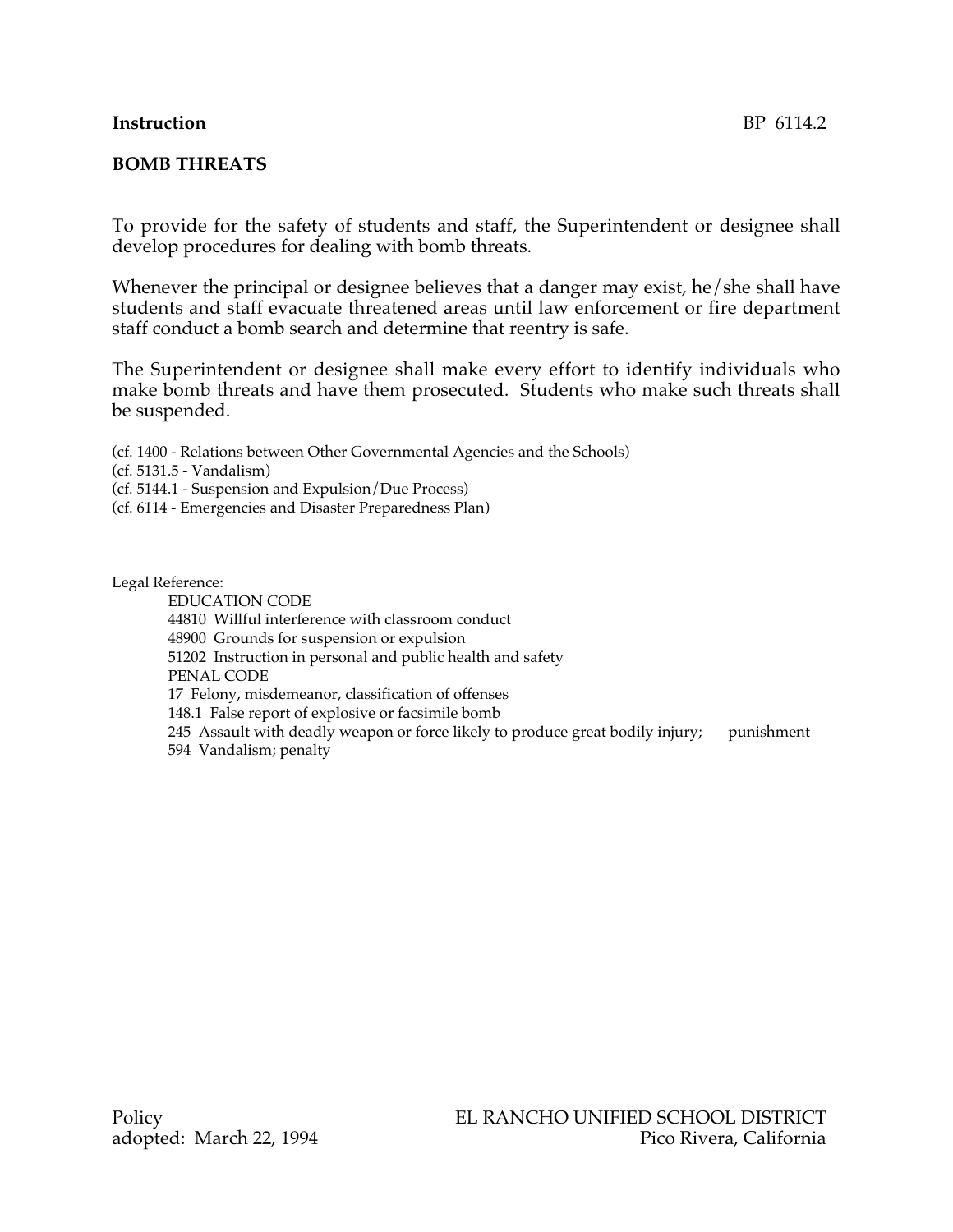## **BOMB THREATS**

## **Receiving Threats**

Anyone answering a telephoned bomb threat shall try to keep the caller on the line and get answers to the following questions:

- 1. When is the bomb scheduled to go off?
- 2. Where is the bomb located?
- 3. What kind of bomb is it?
- 4. Who placed the bomb?
- 5. How do you know about the bomb?
- 6. What is your name and address?

The person who receives the call should also try to determine the caller's sex, age, and distinctive features of voice or speech and should take note of background noises such as music, traffic, machinery or other voices.

Anyone who receives a written bomb threat shall place it in an envelope and take note of where and by whom it was found.

Any employee or student who receives a bomb threat shall immediately report the threat to the principal or designee.

#### **Procedures**

Upon perceiving that a danger may exist, the principal or designee shall:

- 1. Immediately use fire drill signals to evacuate threatened areas.
	- a. Students and staff shall follow standard fire drill procedures.
	- b. Teachers shall take roll at their assigned areas and immediately report any absences to the principal or designee.
	- c. Teachers shall remain with their classes, well away from the school buildings, until relieved.
- 2. Immediately turn off any two-way radio equipment which is located in a threatened building.
- 3. Immediately inform law enforcement authorities, the fire department, and the Superintendent or designee.